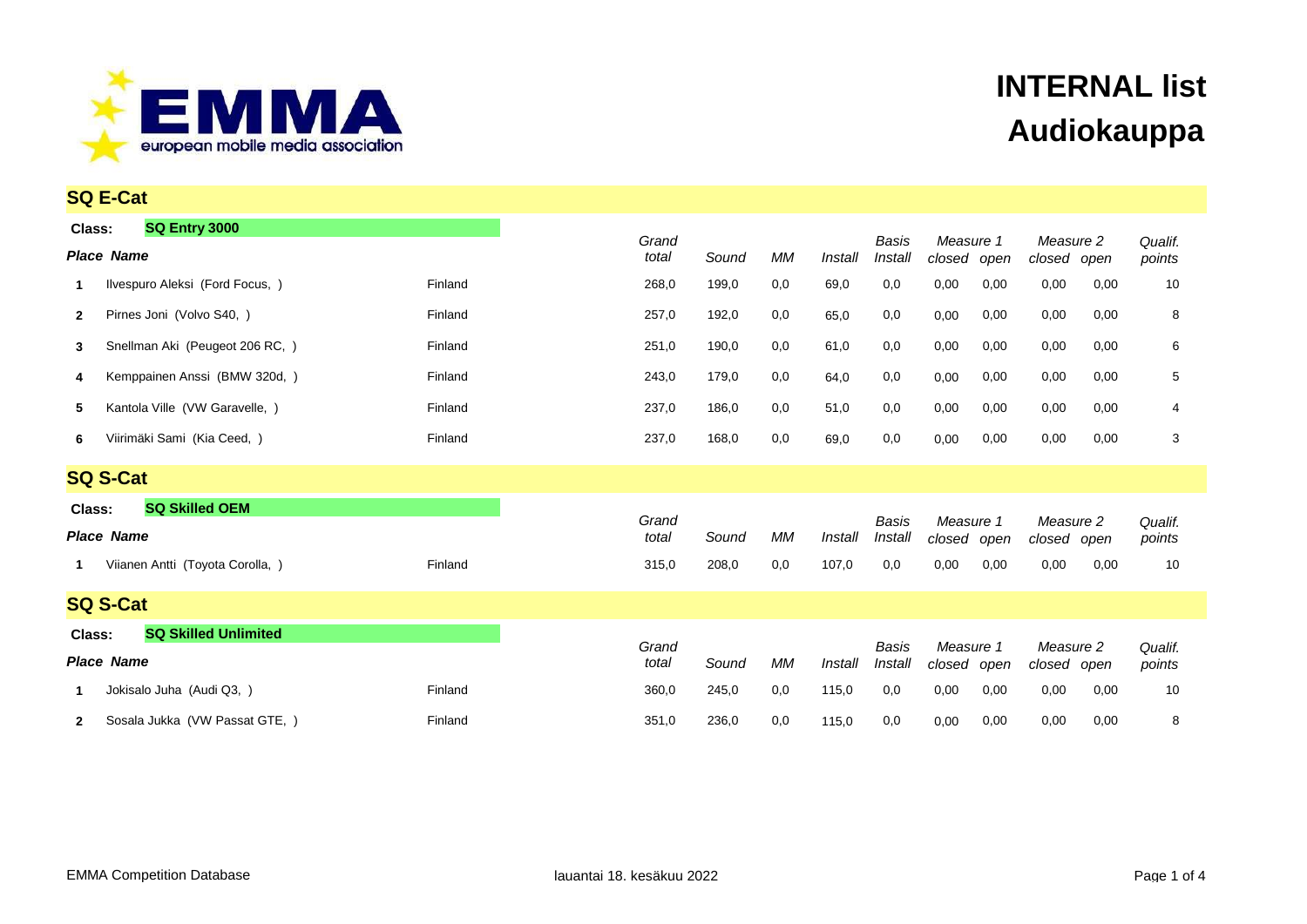

|                                | <b>SQ M-Cat</b>                         |         |                        |                |       |         |         |                  |                     |             |                          |         |                   |
|--------------------------------|-----------------------------------------|---------|------------------------|----------------|-------|---------|---------|------------------|---------------------|-------------|--------------------------|---------|-------------------|
| Class:                         | SQ Master 5000                          |         |                        | Grand          |       |         |         | Basis            | Measure 1           |             | Measure 2                |         | Qualif.           |
| <b>Place Name</b>              |                                         |         | total                  | Sound          | МM    | Install | Install | closed           | open                | closed open |                          | points  |                   |
|                                | Aho Vesa (Ford Focus, )                 | Finland | #Team Lievonen         | 398,0          | 240,0 | 0,0     | 158,0   | 0,0              | 0,00                | 0,00        | 0,00                     | 0,00    | 10                |
| $\mathbf{2}$                   | Nieminen Pasi (Audi A4 Avant, )         | Finland | TurboEtana 2.0         | 382,0          | 222,0 | 0,0     | 160,0   | 0,0              | 0,00                | 0,00        | 0,00                     | 0,00    | 8                 |
| 3                              | Kaivonen Jan-Erik (Citroen SAXO, )      | Finland | <b>Team Saxobeat</b>   | 382,0          | 222,0 | 0,0     | 160,0   | 0,0              | 0,00                | 0,00        | 0,00                     | 0,00    | 6                 |
| 4                              | Soikko Sami (Datsun NV-300, )           | Finland |                        | 354,0          | 217,0 | 0,0     | 137,0   | 0,0              | 0,00                | 0,00        | 0,00                     | 0,00    | 5                 |
| 5                              | Väänänen Tuomas (Toyota Yaris Hybrid, ) | Finland | <b>Team Hattiwatti</b> | 345,0          | 214,0 | 0,0     | 131,0   | 0,0              | 0,00                | 0,00        | 0,00                     | 0,00    | 4                 |
|                                | <b>SQ M-Cat</b>                         |         |                        |                |       |         |         |                  |                     |             |                          |         |                   |
| <b>SQ Master OEM</b><br>Class: |                                         |         | Grand                  |                |       |         | Basis   | Measure 1        |                     | Measure 2   |                          | Qualif. |                   |
|                                |                                         |         |                        |                |       | МM      |         |                  |                     |             |                          |         |                   |
|                                | <b>Place Name</b>                       |         |                        | total          | Sound |         | Install | Install          | closed              | open        | closed open              |         | points            |
| 1                              | Soikko Sami (Mercedes EQA 350, )        | Finland |                        | 356,0          | 202,0 | 0,0     | 154,0   | 0,0              | 0,00                | 0,00        | 0,00                     | 0,00    | 10                |
| $\mathbf{2}$                   | Lammela Jussi (Toyota Avensis, )        | Finland |                        | 352,0          | 197,0 | 0,0     | 155,0   | 0,0              | 0,00                | 0,00        | 0,00                     | 0,00    | 8                 |
|                                | <b>SQ M-Cat</b>                         |         |                        |                |       |         |         |                  |                     |             |                          |         |                   |
| Class:                         | <b>SQ Master Limited</b>                |         |                        |                |       |         |         |                  |                     |             |                          |         |                   |
|                                | <b>Place Name</b>                       |         |                        | Grand<br>total | Sound | МM      | Install | Basis<br>Install | Measure 1<br>closed | open        | Measure 2<br>closed open |         | Qualif.<br>points |
| 1.                             | Korva Kari (Subaru Legacy, )            | Finland |                        | 395,0          | 235,0 | 0,0     | 160,0   | 0,0              | 0,00                | 0,00        | 0,00                     | 0,00    | 10                |
| $\mathbf{2}$                   | Torvinen Pasi (Peugeot 206 RC, )        | Finland |                        | 390,0          | 246,0 | 0,0     | 144,0   | 0,0              | 0,00                | 0,00        | 0,00                     | 0,00    | 8                 |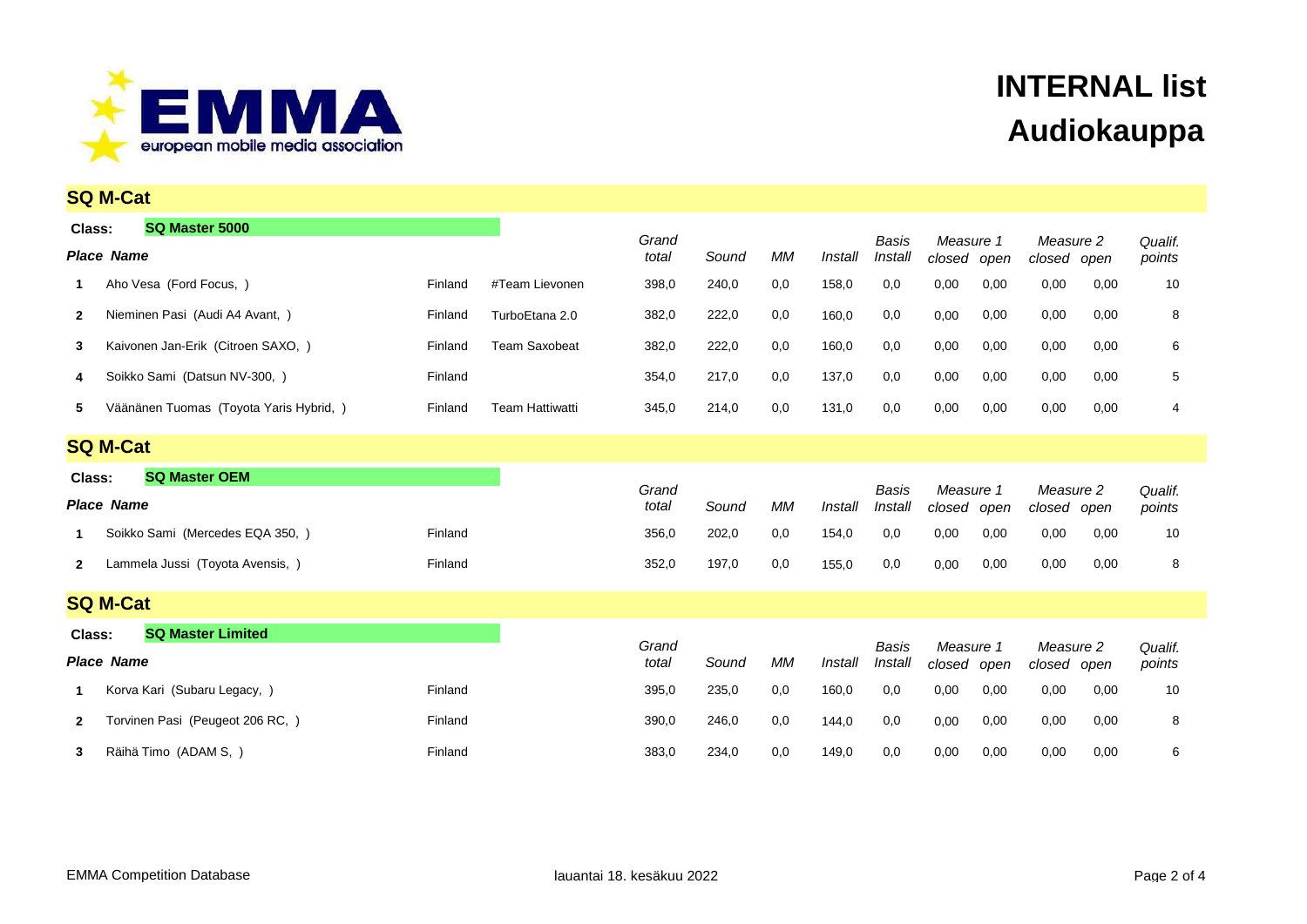

| <b>SQ M-Cat</b>                               |         |                         |                |       |           |         |                  |                          |      |                          |      |                   |
|-----------------------------------------------|---------|-------------------------|----------------|-------|-----------|---------|------------------|--------------------------|------|--------------------------|------|-------------------|
| <b>SQ Master Unlimited</b><br>Class:          |         |                         |                |       |           |         |                  |                          |      |                          |      |                   |
| <b>Place Name</b>                             |         |                         | Grand<br>total | Sound | <b>MM</b> | Install | Basis<br>Install | Measure 1<br>closed open |      | Measure 2<br>closed open |      | Qualif.<br>points |
| Heinonen Juuso (Mercedes-Benz, )              | Finland | Team Hybrid Audio Finla | 442,0          | 281,0 | 0,0       | 161,0   | 0,0              | 0,00                     | 0,00 | 0,00                     | 0,00 | 10                |
| Juola Jose (VW New beetle, )<br>$\mathbf{2}$  | Finland |                         | 414,0          | 253,0 | 0,0       | 161,0   | 0,0              | 0,00                     | 0,00 | 0,00                     | 0,00 | 8                 |
| Määttä Hannu (Subary Legacy, )<br>3           | Finland |                         | 374,0          | 224,0 | 0,0       | 150,0   | 0,0              | 0,00                     | 0,00 | 0,00                     | 0,00 | 6                 |
| Leppäkari Krista-Annikka (Seat Ibiza, )<br>4  | Finland |                         | 321,0          | 177,0 | 0,0       | 144,0   | 0,0              | 0,00                     | 0,00 | 0,00                     | 0,00 | 5                 |
| <b>ESPL S-Cat</b>                             |         |                         |                |       |           |         |                  |                          |      |                          |      |                   |
| <b>ESPL Trunk Limited</b><br>Class:           |         |                         | Grand          |       |           |         | <b>Basis</b>     | Measure 1                |      | Measure 2                |      |                   |
| <b>Place Name</b>                             |         |                         | total          | Sound | МM        | Install | Install          | closed open              |      | closed open              |      | Qualif.<br>points |
| Leppäkari Krista-Annikka (Seat Ibiza, )<br>1. | Finland |                         | 379,3          | 0,0   | 0,0       | 116,0   | 0,0              | 137.40 125,90            |      | 0,00                     | 0,00 | 10                |
| <b>ESPL X-Cat</b>                             |         |                         |                |       |           |         |                  |                          |      |                          |      |                   |
| <b>ESPL Expert</b><br>Class:                  |         |                         |                |       |           |         |                  |                          |      |                          |      |                   |
| <b>Place Name</b>                             |         |                         | Grand<br>total | Sound | <b>MM</b> | Install | Basis<br>Install | Measure 1<br>closed open |      | Measure 2<br>closed open |      | Qualif.<br>points |
| Smedslund Sandra (VW Bora, )<br>1             | Finland |                         | 415,5          | 0,0   | 0,0       | 114,0   | 0,0              | 154,50 147,00            |      | 0,00                     | 0,00 | 10                |
| <b>ESQL L</b>                                 |         |                         |                |       |           |         |                  |                          |      |                          |      |                   |
| <b>ESQL Limited</b><br>Class:                 |         |                         | Grand          |       |           |         | <b>Basis</b>     | Measure 1                |      | Measure 2                |      |                   |
| <b>Place Name</b>                             |         |                         | total          | Sound | <b>MM</b> | Install | Install          | closed                   | open | closed open              |      | Qualif.<br>points |
| Kantola Ville (VW Garavelle,<br>1.            | Finland |                         | 200,0          | 104,0 | 0,0       | 96,0    | 0,0              | 0,00                     | 0,00 | 0,00                     | 0,00 | 10                |